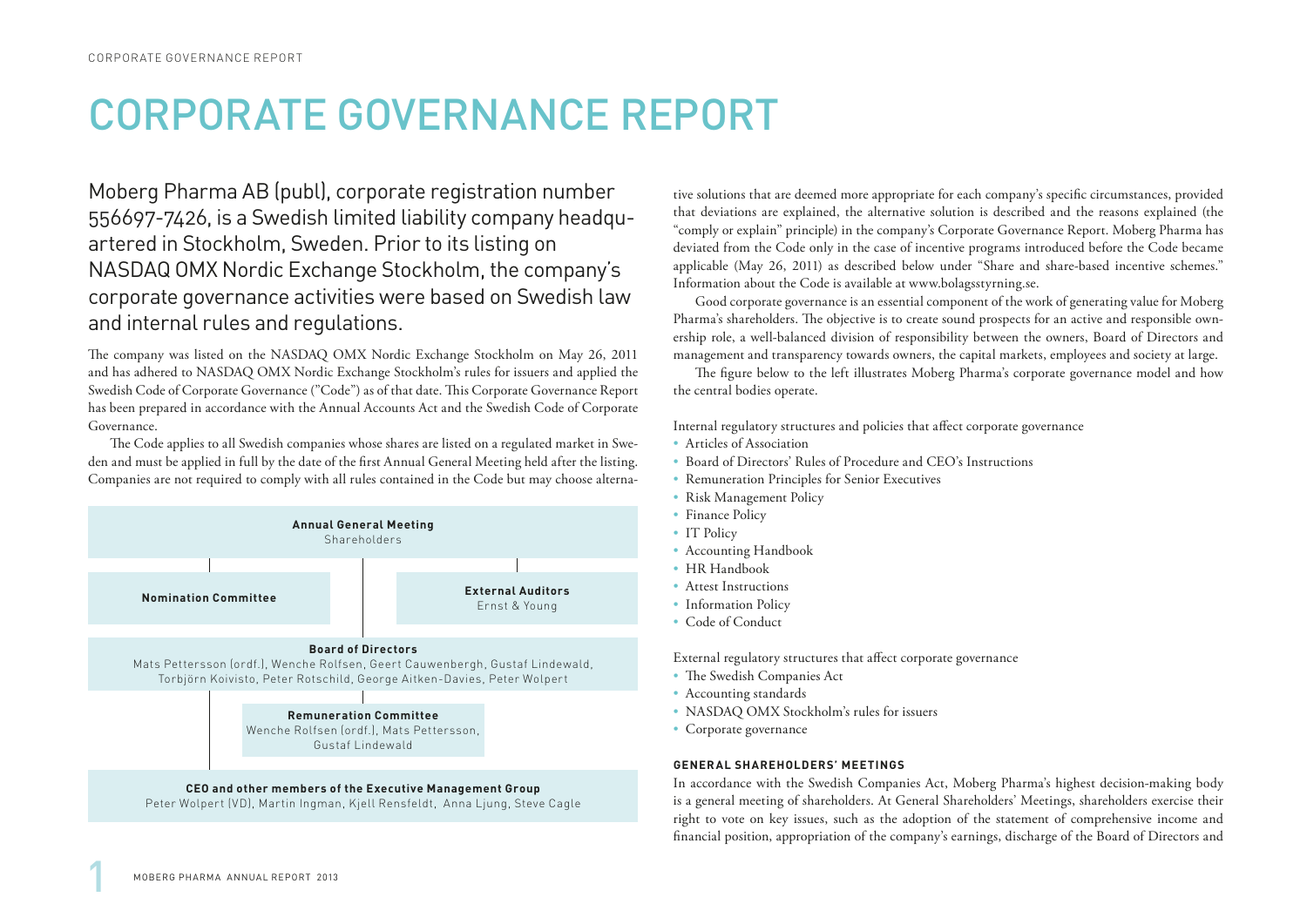Chief Executive Officer from personal liability, election of Directors and auditors, and remuneration of Directors and auditors. Extraordinary General Meetings (EGMs) may be held in addition to the Annual General Meeting (AGM). The articles of association state that official notice of an AGM or EGM must be provided in the form of an advertisement in Post- och Inrikes Tidningar and published on Moberg Pharma's website. Information that the official notice of an AGM or EGM has taken place is published in Dagens Industri.

# **RIGHT TO ATTEND A GENERAL SHAREHOLDERS' MEETING**

All shareholders who are registered in their own name in the register of shareholders maintained by Euroclear Sweden AB five working days before a General Shareholders' Meeting, and have notified Moberg Pharma of their intention to attend the meeting (along with any accompanying assistants) no later than the date and time stated in the official notice of the meeting, are entitled to attend the meeting and vote for all their shares. Shareholders may participate in the meeting personally or by proxy and may also be assisted by up to two advisors. Shareholders may normally register for a General Shareholders' Meeting in several ways, as indicated in the official notice of the meeting.

# **SHAREHOLDER INITIATIVES**

Shareholders who would like a particular issue to be addressed at a General Shareholders' Meeting are required to submit a written request to the Board of Directors. Such requests must normally be received by the Board no later than seven weeks before the meeting.

Given the composition of the company's owners, it is not considered justified in view of the company's financial status to provide simultaneous interpretation to another language nor to translate in full or in part shareholder meeting material, including the minutes.

Information about past shareholders meetings is available on Moberg Pharma's website. The website also provides information on shareholders' right to have matters considered at the meeting and the deadline before which such requests must reach the company.

The 2013 AGM took place on April 23, 2013. The meeting was attended by 18 shareholders, in person or by proxy. These represented 42.3 percent of the shares and votes of Moberg Pharma. The Chairman of the Board, Mats Pettersson, was elected Chairman of the meeting. The CEO and all Directors attended the meeting. The minutes from the AGM are available at www.mobergpharma. se under corporate governance. At the AGM, shareholders resolved to authorize the Board until the next AGM to decide on the issuance of new shares, on one or more occasions, either with preferential rights or disapplying the shareholders' preferential rights. The total number of shares encompassed by such new share issues may not exceed ten percent of the shares in the company at the time of the 2013 AGM.

Prior to the 2014 AGM, the Board proposes shareholders to authorize the issuance of new shares at a total not exceeding 20 percent of outstanding shares in the company.

# **BOARD OF DIRECTORS**

After a General Shareholders' Meeting, the Board of Directors is the company's highest decisionmaking body. Under the Companies Act, the Board is responsible for the company's administration and organization, which means that the Board is responsible for adopting goals and strategies, ensuring that procedures and systems for evaluating adopted goals are in place, monitoring Moberg Pharma's financial position and results and evaluating the company's operational management. The Board is responsible for ensuring that the Annual Report and consolidated financial statements and interim reports are prepared in time. The Board also appoints the Chief Executive Officer. Directors are elected each year at the AGM for the period until the end of the next AGM. Moberg Pharma's articles of association state that the Board should consist of at least three and no more than ten directors and up to two alternates. According to the Code, no alternates are to be appointed for AGM-elected Directors.

The Chairman of the Board is elected by the AGM and holds a special responsibility for leading the work of the Board and ensuring that the Board operates in an organized and efficient manner. The Chairman is not involved in the operational management of the company.

The Board operates in accordance with written rules of procedure that are reviewed and adopted annually at the statutory Board meeting. The rules of procedure regulate Board procedures, functions and the division of responsibilities between the Directors and CEO. In conjunction with the first Board meeting, the Board also establishes instructions for financial reporting and instructions for the CEO.

The Board normally convenes four to six times annually. In addition to these meetings, further meetings may be arranged to address issues that cannot be deferred to a scheduled meeting. The Chairman and CEO also engage in continuous dialogue concerning the company's significant issues. Moberg Pharma's Board currently consists of eight Directors. The Board is presented in the Annual Report on page 76.

|                                           | <b>Attendance</b><br>(no. of meetings 2013)<br><b>Board Remuneration</b><br>meetings<br>Committee |                |                 |      | Independent in relation to     |               |
|-------------------------------------------|---------------------------------------------------------------------------------------------------|----------------|-----------------|------|--------------------------------|---------------|
|                                           |                                                                                                   |                | Directors' fees |      | 2013, KSEK Elected The company | <b>Owners</b> |
| Chairman of the Board,<br>Mats Pettersson | 13                                                                                                | $\overline{c}$ |                 | 2010 | Yes                            | Yes           |
| Vice Chairman,<br>Wenche Rolfsen          | 11                                                                                                | $\overline{2}$ | 32915           | 2010 | Yes                            | Yes           |
| Board member,<br>Gustaf Lindewald         | 13                                                                                                | $\overline{c}$ | 150             | 2006 | Yes                            | Yes           |
| Board member,<br>Geert Cauwenbergh        | 13                                                                                                |                | 18716           | 2012 | Yes                            | Yes           |
| Board member,<br>Torbjörn Koivisto        | 13                                                                                                |                | 150             | 2009 | Yes                            | <b>No</b>     |
| Board member,<br>Peter Rotschild          | 13                                                                                                |                | 150             | 2011 | Yes                            | Yes           |
| Board member,<br>George Aitken-Davies     | 13                                                                                                |                | $\Omega$        | 2012 | Yes                            | <b>No</b>     |
| President and CEO,<br>Peter Wolpert       | 13                                                                                                |                | $\mathbf{0}$    | 2006 | Νo                             | No            |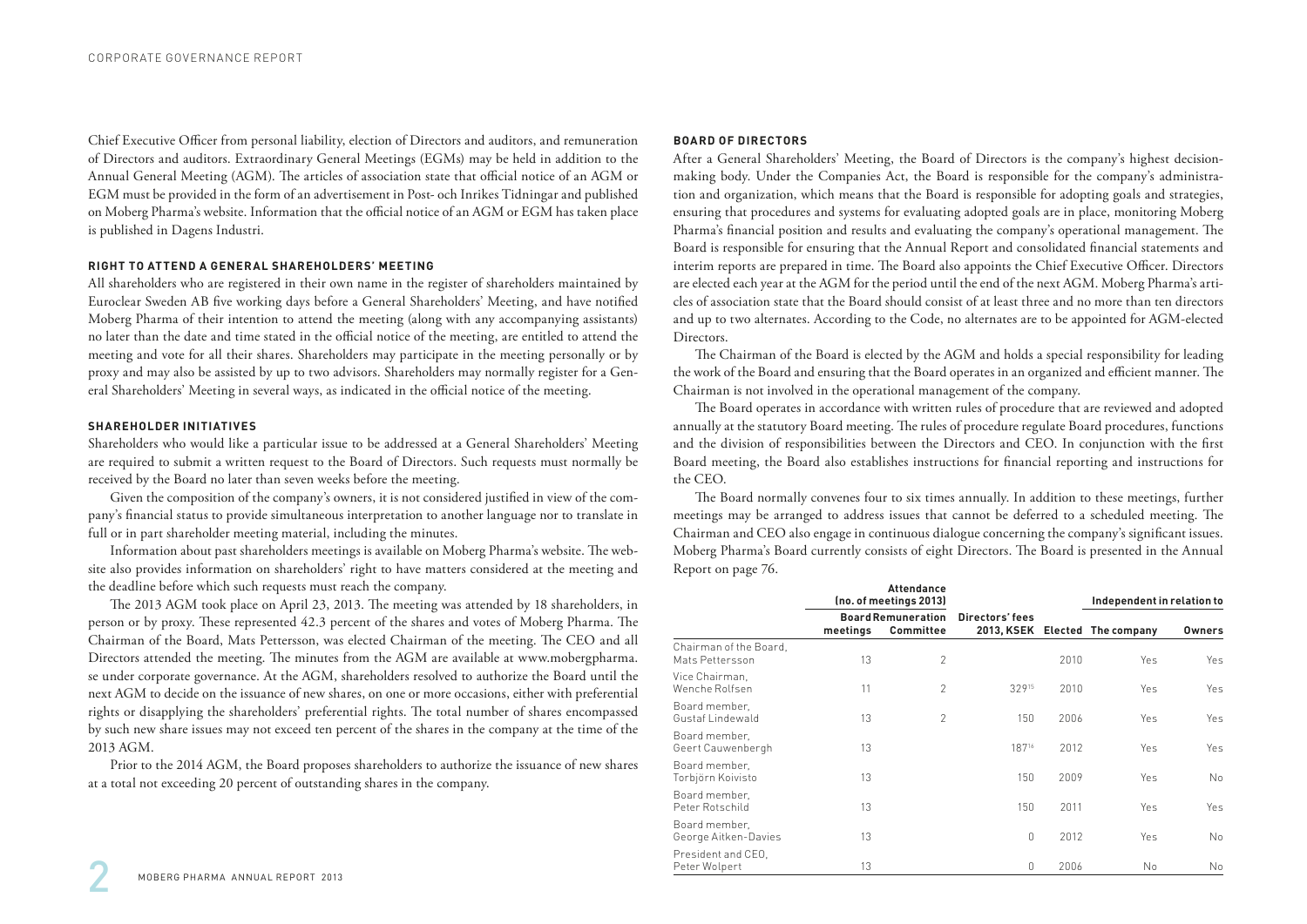#### **REMUNERATION COMMITTEE**

The Board has a remuneration committee, which prepares proposals on remuneration issues. The committee consists of three Directors, Wenche Rolfsen (Chairman), Mats Pettersson and Gustaf Lindewald. All members are independent in relation to the company and the company's senior executives. The committee's principal tasks are to (i) prepare the Board's decisions on issues relating to principles of remuneration, remuneration and other terms of employment for management, (ii) monitor and evaluate ongoing and recently completed variable remuneration schemes for management, and (iii) monitor and evaluate the application of principles for remuneration of senior executives that are legally subject to approval by the AGM and of applicable structures and levels of remuneration in the company. Decisions on remuneration issues, after preparation by the committee, must be adopted by the Board as a whole.

# **Audit Committee**

The Board currently has no audit committee. In the opinion of the Board, those duties that would be executed by an audit committee are better conducted by the Board as a whole. The Board reviews the need for an audit committee on an annual basis. The Board's rules of procedure contain principles for the Board, as it performs its obligations in the capacity of audit committee. In this context, the Board's duties include preparing and monitoring issues relating to (i) monitoring and quality assurance of the company's financial statements, (ii) regular meetings with the company's auditor to obtain information and opinions concerning the focus, scope and content of audit assignments and of the Annual Report and consolidated financial statements, and to engage in discussions on the auditor's views on the risks faced by the company, (iii) assessment and monitoring of the auditor's impartiality and independence and adoption of principles for authorized procurement of other services from the company's auditor, and (iv) evaluation of the auditor's performance and information to the nominating committee of the results of the evaluation.

# **CEO AND OTHER SENIOR EXECUTIVES**

The CEO reports to the Board and is primarily responsible for the company's day-to-day operations. The division of responsibilities between the Board and CEO is set out in the rules of procedure governing the activities of the Board and the instructions for the CEO. The CEO is also responsible for drafting reports and compiling information from management in preparation for Board meetings and for presenting the material at the meetings.

Under the instructions for financial reporting, the CEO is responsible for financial reporting in the company and is thus required to ensure that the Board obtains sufficient information to enable it to continuously evaluate Moberg Pharma's financial position.

The CEO is required to keep the Board informed of Moberg Pharma's development, the company's results and financial position, liquidity and credit situation, important business events and other circumstances that cannot be assumed to be irrelevant for the company's shareholders (including material disputes, the termination of agreements that are important to Moberg Pharma and significant circumstances affecting the company's products and projects). The CEO and senior management are presented in more detail in the Annual Report on page 74.

# **REMUNERATION OF DIRECTORS AND SENIOR EXECUTIVES Remuneration of Directors**

Fees and other remuneration of Directors, including the Chairman, are set by a General Shareholders' Meeting. At the AGM on April 23, 2013, it was resolved that Directors' fees, totaling SEK 1,150,000, excluding social security contributions, would be paid and distributed as follows: SEK 300,000 to the Chairman and SEK 250,000 to the Deputy Chairman. Other directors will receive SEK 150,000 each, with the exception of Peter Wolpert and George Aitken-Davies, who do not receive Board fees.

With the exception of the employee stock options allocated to certain Directors, none of the company's Directors are entitled to any benefits after stepping down from the Board.

# **Remuneration of senior executives**

At the AGM on April 23, 2013, the following guidelines were resolved for senior executives of Moberg Pharma: the company is to offer a market-aligned total remuneration package that facilitates the recruitment and retention of qualified senior executives. The remuneration paid to the Chief Executive Officer and other senior executives is to comprise basic salary, variable remuneration, other benefits and pension benefits. The total remuneration is to be based on the basic salary, which must be proportionate to the executive's responsibilities and authority. Variable compensation is capped at 50 percent of each executive's basic annual salary. Variable compensation is to be based on results achieved in relation to individually defined qualitative and quantitative targets, as well as the company's result in relation to goals set by the Board of Directors. Pensionable salary comprises only basic salary. To the extent that Directors perform work for the company or any other group company, in addition to work on the Board of Directors, a market-aligned consultancy fee may be payable.

In case of termination, the notice period is to be at least three months if this is on the initiative of the senior executive and between three and 12 months if the company takes the initiative. Severance amounts are not payable. Any share and share-price-related programs must be adopted by an Annual General Meeting. Allotment from such programs must be in accordance with a resolution from the Annual General Meeting. With the exception of the employee stock options that have been allotted and vested, and what is provided for under employment contracts as referred to above, senior executives are not entitled to any post-employment/assignment benefits.

The Board of Directors is to be entitled to disapply the aforementioned principles for remuneration of senior executives if there are special reasons for so doing.

|                                        | salarv | <b>Basic Variable</b><br>salarv | Other<br>benefits | Pension | Share-based<br>costs remuneration remuneration | Other | Total  |
|----------------------------------------|--------|---------------------------------|-------------------|---------|------------------------------------------------|-------|--------|
| President and CEO.<br>Peter Wolpert    | 1.764  | 397                             |                   | 489     | 127                                            |       | 2.777  |
| Other senior executives<br>[5 persons] | 5.697  | 1.451                           |                   | 813     | 471                                            | 1.172 | 9.605  |
| <b>Total</b>                           | 7.461  | 1.848                           |                   | 1.302   | 598                                            | 1.172 | 12.382 |

19 These costs do not give rise to any payment and do not affect the company's cash flow. Estimated costs for social security contributions are not included in the recognized amounts.

20 The line includes payment of KSEK 977 to Steve Cagle (CEO of Moberg Pharma North America) and KSEK 195 to Jim Barton (CFO of Moberg Pharma North America) in the form of the

in the company and is recognized as salary continuously during the earnings period).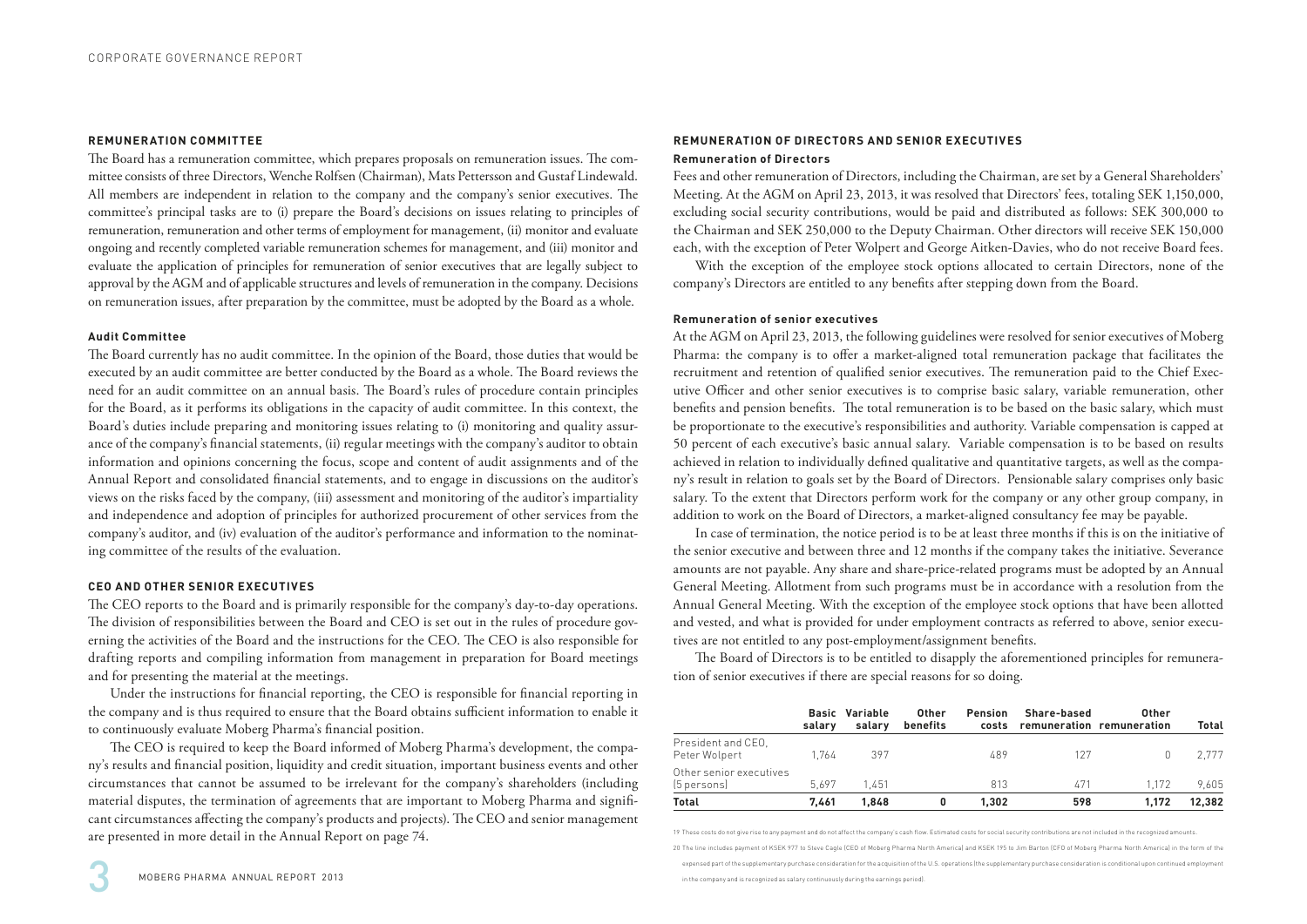#### **SHARE-BASED INCENTIVE SCHEMES**

Moberg Pharma has introduced share-based incentive schemes comprising warrants and employee stock options designed to promote the company's long-term interests by motivating and rewarding certain senior executives and other employees. The employee stock options have been granted free of charge. All permanent employees who have been employed by the company for at least 12 months at December 31, 2012 are either shareholders or covered by the company's incentive schemes. The number of shares held by Directors, the CEO and other senior executives is presented in the Annual Report on pages 75.

Moberg Pharma's incentive schemes are based on employee stock options with vesting periods extending over several years. An employee may, for example, vest his or her first options after three years' employment with further entitlements after years 4 and 5. The rationale behind the incentive structure is partly to spread the vesting period over several years and partly to allow for flexibility in allotting options; instead of establishing the granting for new recruits in year 1, the current structure allows for adjustments in schemes for future years when it has become clear how well the employee has performed and whether he or she will assume a greater or lesser role in the company than was originally intended.

Employee Stock Option Scheme 2010:2 included Directors Wenche Rolfsen and Mats Pettersson. The Code states that stock options should not be included in remuneration for Directors. Moberg Pharma does not intend to introduce new stock option schemes aimed at Directors in future. The company's employee stock option scheme up to 2012 had a vesting period of less than three years. As an adaptation of the Code, the employee stock option scheme from 2013 and ahead has a vesting period of more than three years.

# **AUDIT**

The auditor is tasked with auditing the company's Annual Report and financial statements, as well as the administration of the company by the Board and the CEO. After the end of each fiscal year, the auditor is required to submit an audit report and consolidated audit report to the AGM.

Moberg Pharma's company Auditor is the auditing firm Ernst & Young AB with Authorized Public Accountant Magnus Fagerstedt as Auditor-in-Charge. The company's auditors are presented in more detail in the Annual Report on page 76.

# **Remuneration of auditors**

The remuneration paid to the auditor is subject to approval by a General Shareholders' Meeting. The AGM on April 23, 2013 resolved to approve remuneration of the auditor as per approved invoice.

In 2013, remuneration of MSEK 1.4 was paid to the auditor, of which audit assignments accounted for MSEK 0.7, audit work in addition to the assignment for MSEK 0.2 and other assignments for MSEK 0.5. Audit assignments are defined as the examination of the Annual Report and accounting records and of the Board of Directors and CEO's administration of the company, other tasks incumbent on the auditor as well as advice and other assistance occasioned by observations made in the course of such examinations or the performance of such other tasks. Audit work in addition to the assignment comprises examinations of interim reports, prospectus, pro-forma and issue-in-kind certificates and preparing other opinions in accordance with the Companies Act. Other services provided in 2013 were primarily connected to the acquisition of product rights and capital procurement.

#### **NOMINATION COMMITTEE**

The Nominating Committee submits proposals for the appointment of a Chairman and other Board Members, as well as proposals on fees and other compensation to be paid to Directors. The Nominating Committee also presents proposals for the appointment and remuneration of the company's auditor. The Nominating Committee's proposals will be presented in the notice of the 2014 AGM.

The AGM on April 23, 2013 resolved to commission the Chairman of the Board to contact the three largest shareholders or groups of owners in terms of the number of votes (hereby referring to both directly registered shareholders and nominee registered shareholders), according to Euroclear's share register on September 30, 2013, which are offered the opportunity to each appoint a representative, who together with the Chairman of the Board will make up the Nomination Committee for the time until a new Nomination Committee is appointed by mandate from the next AGM. If any of these shareholders declines the entitlement to appoint a representative, this entitlement transfers to that shareholder with the largest shareholdings after these shareholders until the Nomination Committee consists of four members.

If a member leaves the committee before his or her work is completed and if the committee considers it necessary to replace the member, the Nomination Committee will appoint a new member in accordance with the procedure above but based on Euroclear's share register applicable as soon as possible after the member steps down. Changes in the composition of the Nomination Committee must immediately be published. No fee is payable to members for their work on the committee.

The Nomination Committee for the 2014 AGM was announced on Moberg Pharma's website and in a press release on November 8, 2013. The Nomination Committee met twice during the year.

#### **Nomination committee for the 2014 annual meeting**

| <b>Name</b>      | Representing               | Percentage of<br>shares and votes,<br>September 30, 2013 | Percentage of<br>shares and votes,<br>December 31, 2013 |
|------------------|----------------------------|----------------------------------------------------------|---------------------------------------------------------|
| Per-Olof Edin    | The Baltic Sea Foundation  | 19.1%                                                    | 19.1%                                                   |
| Håkan Åström     | SIX SIS AG                 | 15.3%                                                    | 13.9%                                                   |
| Henrik Blomquist | Bure Equity Ab (Publ)      | 9.1%                                                     | 8.3%                                                    |
| Mats Pettersson  | The Board of Moberg Pharma | 0.1%                                                     | 0.1%                                                    |
| <b>Total</b>     |                            | 43.6%                                                    | 41.4%                                                   |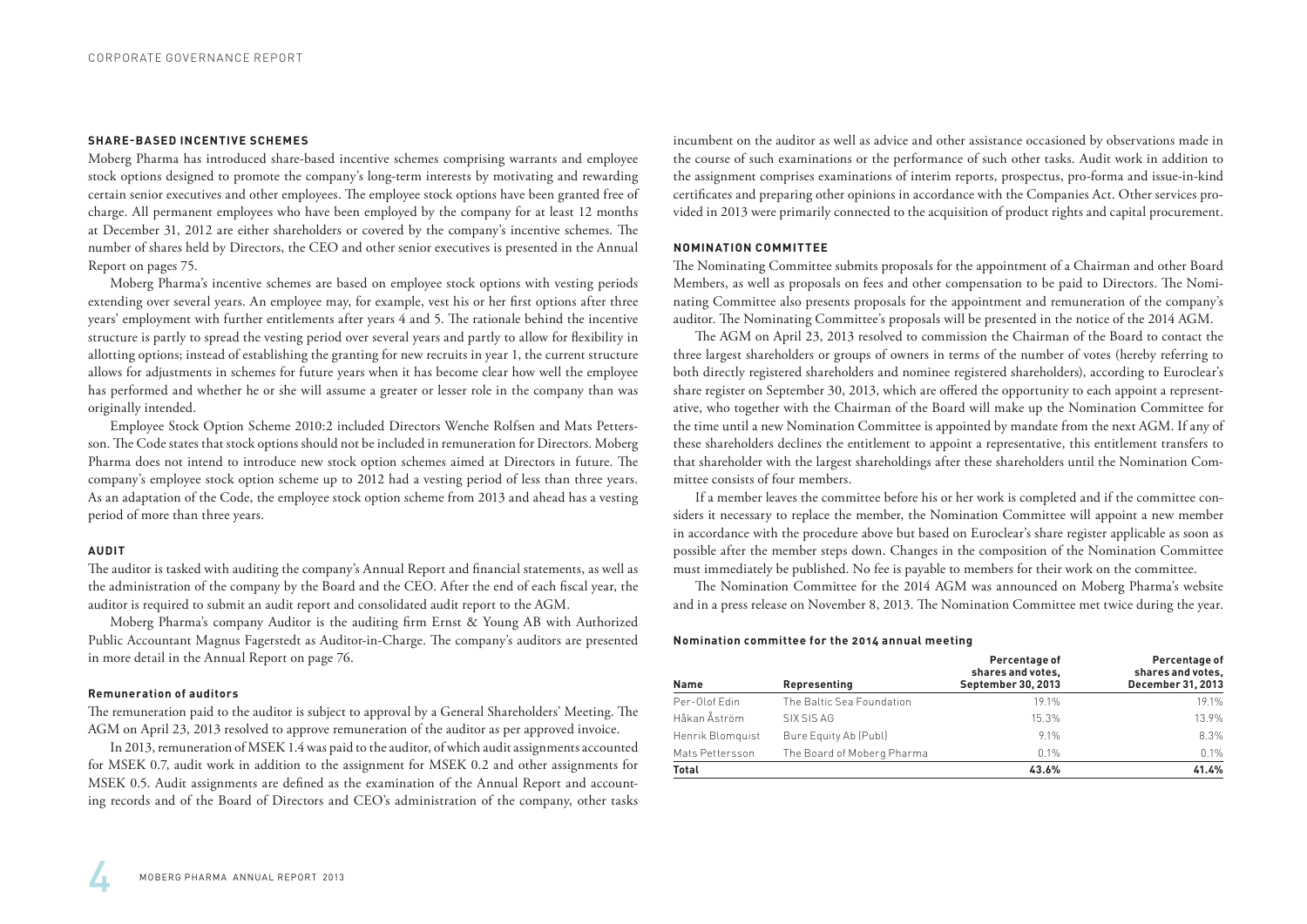# **INTERNAL CONTROL AND RISK MANAGEMENT OF FINANCIAL REPORTING**

The overall purpose of internal controls is to obtain reasonable assurance that the company's operational strategies and goals are monitored and that shareholders' investments are protected. Additionally, internal controls should provide reasonable assurance that external financial reporting is reliable, and prepared in accordance with generally accepted accounting practice, that applicable laws and ordinances are complied with and that the requirements of listed companies are observed. At Moberg Pharma, internal control over financial reporting is designed, for example, to ensure efficient and reliable management and accounting of purchases and sales, other revenue recognition and accounting of the company's financing arrangements.

The internal control environment mainly comprises the following five components: Control environment, Risk assessment, Control activities, Information and communication, as well as Monitoring compliance.

#### **Control environment**

The control environment at Moberg Pharma forms the framework of the direction and culture with which the company's Directors and management communicate their messages to the organization. Internal management and control in accordance with customary frameworks is assigned high priority. Moberg Pharma's Directors and management define and design decision paths, authorities and responsibilities that are clearly defined and communicated throughout the organization. The company's Directors also strives to ensure that steering documents, such as internal policies and principles, cover identified areas of significance, and that these provide the right guidance to the work of the various executives in the company.

# **Risk management**

The company's Board conducts continuous and systematic risk-assessment work aimed at identifying risks and taking the necessary actions to cope with them. Risk assessment is also designed to identify such risks that have a significant impact on internal control of financial reporting.

The commercialization and development of new drugs is a risky and capital-intensive process. Risk factors considered of particular significance for Moberg Pharma's future development include results of competition and price scenario, production, business partners and distributors, clinical studies, actions of public authorities, liability risks and insurance, integration risks, patent and trademarks, key individuals, cyclical sensitivity, future capital requirements and financial risk factors. A more detailed description of Moberg Pharma's exposure to risk and how the company manages it is provided in the Annual Report on page 34.

# **Control activities**

The primary purpose of control activities is to prevent, discover and rectify misstatements in financial reporting. Processes and activities have been structured to manage and address significant risks related to the financial reporting. These activities include analytical updates and comparisons of the progress in terms of profits or items, reconciliation of accounts and balances, and approval of all business transactions and collaboration agreements, powers of attorney and certification instructions, as well as accounting and valuation policies. Access to ERP systems is limited by authority, responsibility and role.

# **Information and communication**

Moberg Pharma is a listed company in one of the most regulated industries in the world – pharmaceutical. In addition to the high demands that NASDAQ OMX Nordic Stockholm and the supervisory authorities impose on the scope and accuracy of information, Moberg Pharma's internal information and communication functions are designed to ensure that correct financial and other corporate information is communicated to employees and other stakeholders.

The company's internal instructions and policies, which are available for all employees, provide information on applicable procedures in all parts of the company and describes control functions and how they are implemented.

The security of all information that could affect the market value of the company and the mechanisms to ensure that such information is communicated in a correct and timely fashion are cornerstones of the company's undertaking as a listed company. These two factors, and the procedures for managing them, ensure that financial reports are received by all players in the financial market at the same time, and that they provide an accurate presentation of the company's financial position and performance.

# **Monitoring compliance**

Monitoring compliance with internal policies, principles, manuals and codes as well as the appropriateness and functionality of the established control activities is conducted regularly. Measures and procedures for financial reporting are subject to regular follow up. Moberg Pharma's management conducts monthly performance follow-up, including an analysis of deviations from budget and the preceding period, also on a project level. The Directors review the Annual Report and interim reports prior to publication. The Board meets the company's external auditor each year to discuss the company's internal control and financial reporting procedures.

# **Assessment of the need for internal audit**

Moberg Pharma has no separate auditing function (internal audit). The Board annually evaluates the need for such a function and, considering the size of the company, with relatively few employees and a scope of operations in which most transactions of significance are of similar character and relatively uncomplicated, has found no basis for establishing a formal internal auditing function.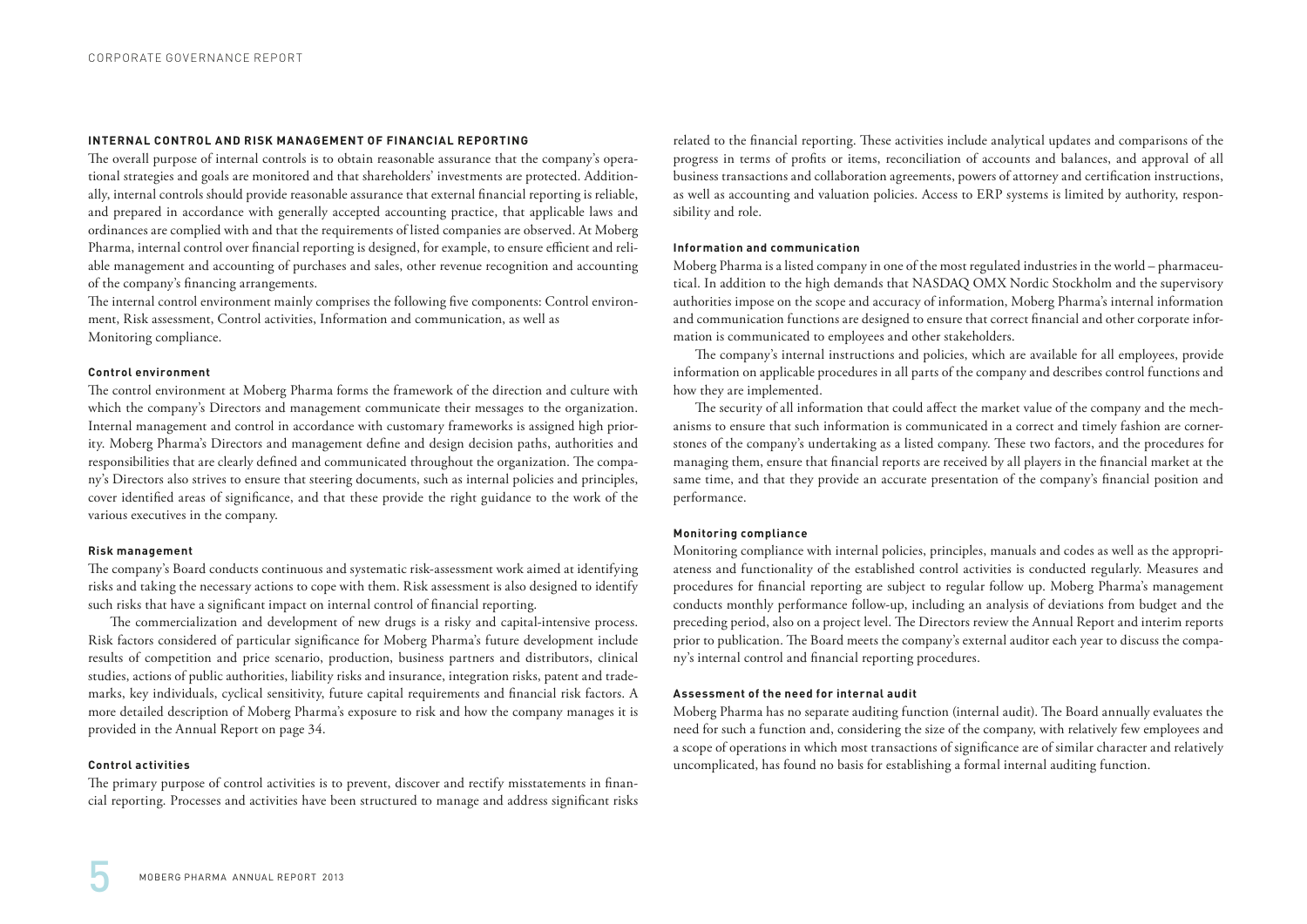# **Compliance with the Swedish stock exchange rules, etc. during the fiscal year**

During 2013, Moberg Pharma was not subject to decisions passed by the NASDAQ OMX Nordic Exchange Stockholm's disciplinary committee or statements by the Swedish Securities Council regarding infringement of Nasdaq OMX Nordic Exchange Stockholm's regulations or accepted market practices.

Stockholm April 11, 2014

**Mats Pettersson** 

**Wenche Rolfsen** Vice Chair

**Geert Cauwenbergh**

Chairman

Jewe

**George Aitken-Davies** Board member

Board member

**Torbjörn Koivisto** Board member

**Peter Rothschild**

Board member

**Gustaf Lindewald**

Board member

**Peter Wolpert**

CEO and Board member